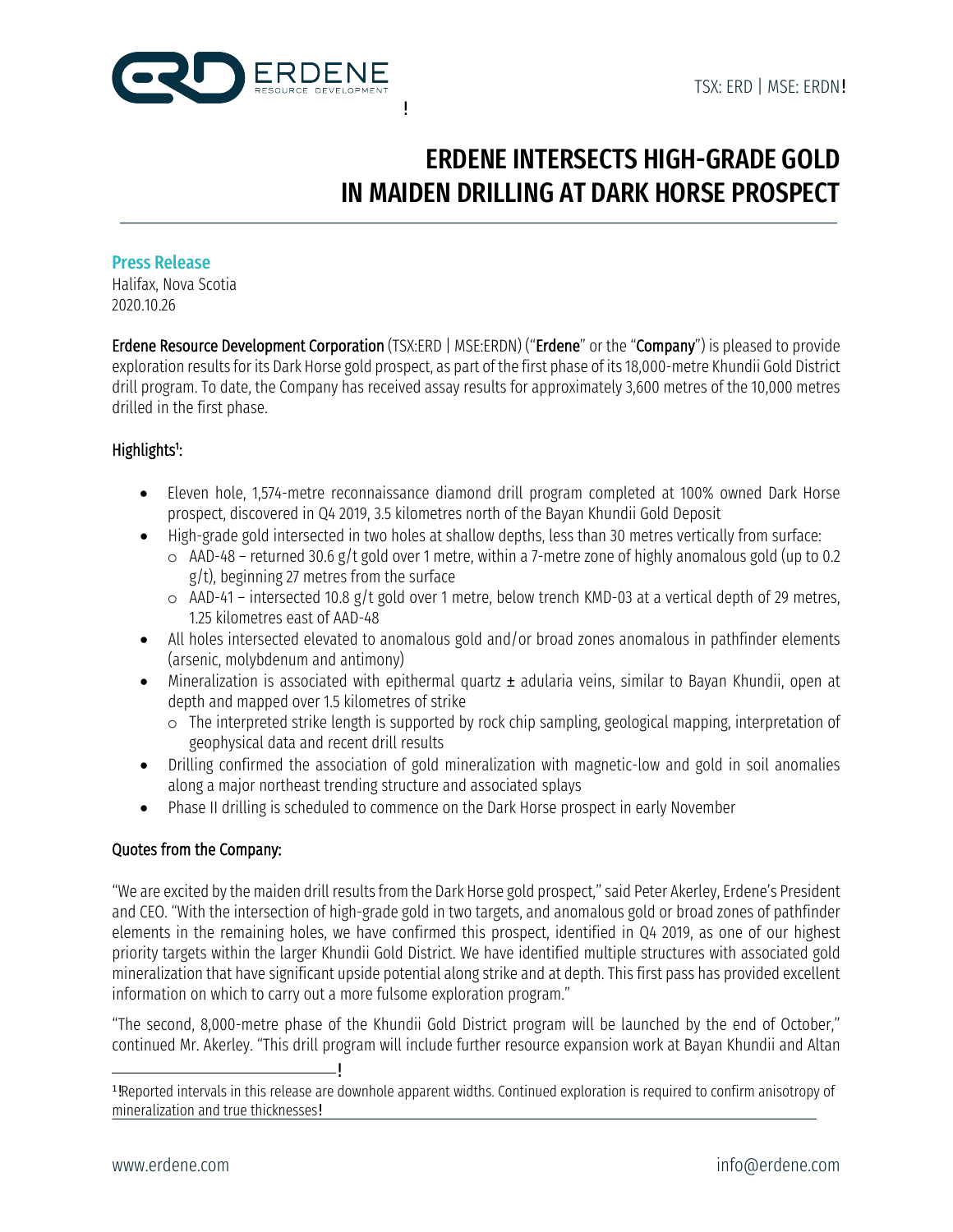

Nar, follow up drilling at Dark Horse, and exploratory drilling on our Ulaan license, immediately west of Bayan Khundii."

"Results are still pending for approximately 6,400 metres of the 10,000-metre first phase of our 18,000-metre drill program," concluded Mr. Akerley. "This includes samples from the Midfield Southeast and Striker West zones adjacent to the Bayan Khundii pit, where visible gold was reported in nine holes. These results, as well as those from the second phase of drilling, have the potential to expand our Khundii Gold District mineral resources."

#### Dark Horse (Khar Mori)

The Dark Horse prospect is located 3.5 kilometres north of the Bayan Khundii Gold deposit and adjacent to the early stage Altan Arrow prospect on Erdene's 100% owned Khundii Mining license. The combined Dark Horse and Altan Arrow prospects cover an area approximately 1.5 by 3-kilometres. The area is characterized by argillic alteration and locally advanced argillic alteration along with intense tourmalinization and silicification, including the presence of residual quartz bodies most pronounced along the major northeast trending structures with gold-bearing quartzadularia veins and stockwork breccia zones locally. Previous drilling along the subsidiary structures south of Altan Arrow (within 300 metres of the Dark Horse target area) provided the highest-grade intersections to date in the area, including 24 g/t gold and 70 g/t gold over 2 metres (AAD-03 and AAD-12) within 75 metres of surface. Additionally, drilling of the main Altan Arrow structure has returned broad (greater than 20 metres) highly anomalous gold (greater than 0.2 g/t gold) mineralized zones. In addition, trenching and rock chip sampling programs carried out between Q4 2019 and Q3 2020 at Dark Horse returned very high gold grades over a large target area, predominantly along the main structure and associated splays to the south.

Drilling Summary & Plans [See plan view maps and sections below]

Phase I drill testing at the Dark Horse prospect consisted of 11 drill holes totalling 1,574.5 metres. Target depths were relatively shallow during this first pass, ranging from 25 to 100 metres, with an average hole length of 143 metres. High-grade gold mineralization was intersected in two holes (AAD-41 and AAD-48) located 1,250 metres apart. All holes intersected elevated to anomalous gold and/or broad zones of pathfinder elements (As, Mo, Sb) and results confirmed the association of gold mineralization with magnetic-low and gold in soil anomalies along the major structure and associated splays.

AAD-48 targeted an intense magnetic low coincident with, and in the centre of, a prominent northeast-trending structure and gold in soil anomaly. This magnetic low has been interpreted as an area of intense fluid flow resulting in magnetite destruction. Drilling intersected a broad 17-metre zone of abundant open-spaced, comb quartz stockwork veining hosted within an envelope of intense silica and white mica altered andesite. Anomalous gold mineralization over 7 metres (metres 37 to 44) included a 1-metre interval containing visible gold (30.6 g/t gold) at a vertical depth of 27 metres. This wider alteration envelope is characterized by elevated gold and anomalous, strongly correlated indicator elements, including arsenic, molybdenum, and antimony. Geophysical analysis indicates that the gold mineralization within AAD-48 is located within an intense, steeply inclined magnetic-low, which extends and broadens considerably at depth, continues along strike and is proximal to an untested intense IP chargeability signature. This magnetic low remains untested at depth but will be followed up as part of the second phase of the current drill program (see section below).

Within this central area of the Dark Horse prospect, four additional holes (AAD-43 to AAD-45, AAD-47) were completed along a 500-metre trend, within 200 metres of the main structure and along interpreted splays within areas of gold anomalism, silicification and white mica alteration associated with a magnetic low signature. Geology in this location is dominated by a volcanic package consisting of altered tuffs, andesite and dacite porphyry. Anomalous gold grades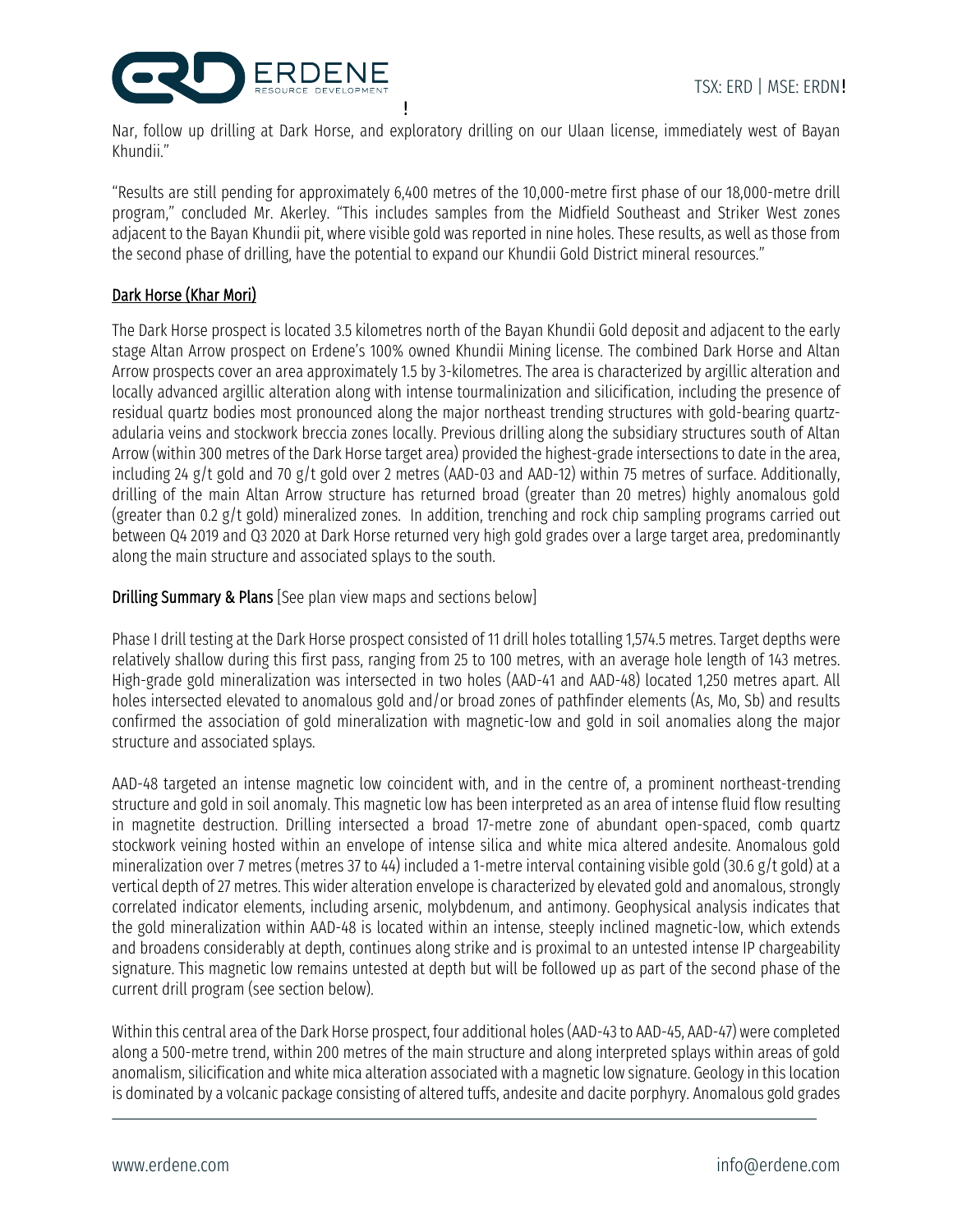

in holes AAD-43, AAD-45, and AAD-47 ranged from 0.3 g/t gold to 1.3 g/t gold over 2-metre intervals. AAD-44 intersected several intervals with elevated gold concentrations and ended within a broad zone of combined indicator element geochemistry. Gold mineralization in all of these holes shows a direct correlation with a suite of indicator elements(arsenic, molybdenum and antimony) and association with comb quartz, epithermal style veining. All holes show good correlation between white mica alteration and magnetic low anomalism reflecting magnetic destruction. Open spaced quartz comb veining and the most intense alteration zones appear to be coincident with intervals of structural complexity.

AAD-40 and AAD-41 were drilled 1.25 kilometre west of AAD-48, located along the main northeast trending structurual corridor and targeted high-grade gold in rock chip and trench samples. Gold mineralization is associated with quartz-adularia veins within zones of intense white mica alteration, silicification and tourmaline stockwork veining within a monzodiorite. AAD-41 was drilled as a follow up to trench KMT-03, which contained a previously reported interval containing 4 metres of 14 g/t gold and visible gold mineralization. AAD-41 intersected high-grade gold mineralization at a vertical depth of 29 metres, with a one-metre intersection of 10.8 g/t gold hosted within a brecciated quartz-adularia vein, crosscutting an intensely sericite (white mica) altered monzodiorite. As with AAD-48, this high-grade intersection at 41 to 42 metres is surrounded (39 to 47 metres) by elevated gold, arsenic and molybdenum mineralization. The thick and intense degree of white mica alteration of this zone associated with highgrade gold mineralization provides a strong follow-up target at depth and along strike. Drill hole AAD-40 intersected 0.38 g/t gold from 35 to 36 metres.

Holes AAD-42 and AAD-46 were drilled north and south of the main structural target designed to test surface alteration and magnetic low features. These holes returned weak indicator element concentrations and low gold values.

Both AAD-49 and AAD-50 were drilled in the western portion of the Dark Horse prospect. Silicification in both of these holes is intense with lesser evidence of pervasive white mica alteration but stronger degrees of propylitic alteration. Gold mineralization within AAD-49 is associated with open spaced quartz-white mica veins. AAD-50 ended within a residual silica body interpreted to represent the complete replacement of the host rock by silica rich fluids.

The maiden Dark Horse drill program successfully demonstrated the presence of high-grade gold mineralization within epithermal style quartz veining and alteration at shallow depths within the large Dark Horse prospect area. Preliminary geologic interpretations suggest the gold mineralization and alteration at Dark Horse may be related to ascending fluids along structure and zones of dilation. These zones appear to be further defined by magnetic-low geophysical anomalies and indicator element geochemistry anomalous in arsenic, antimony and molybdenum. These initial observations will focus the next phase of drilling at the target-rich Dark Horse prospect by testing many of these anomalous zones at depth and along structural trends.

| Hole     | From | Тo  | Interval | $g/t$ Au |
|----------|------|-----|----------|----------|
| AAD-40   | 35   | 36  |          | 0.38     |
| AAD-41   | 41   | 42  |          | 10.80    |
| $AAD-42$ | 4    | 5   |          | 0.17     |
|          | 13   | 14  |          | 0.75     |
|          | 40   | 44  | 4        | 0.32     |
|          | 110  | 111 |          | 0.14     |
| $AAD-43$ | 30   | 32  |          | 0.14     |
| AAD-45   | 34   | 36  | 2        | 0.11     |

## Dark Horse Phase I Drilling Results (>0.1 g/t gold)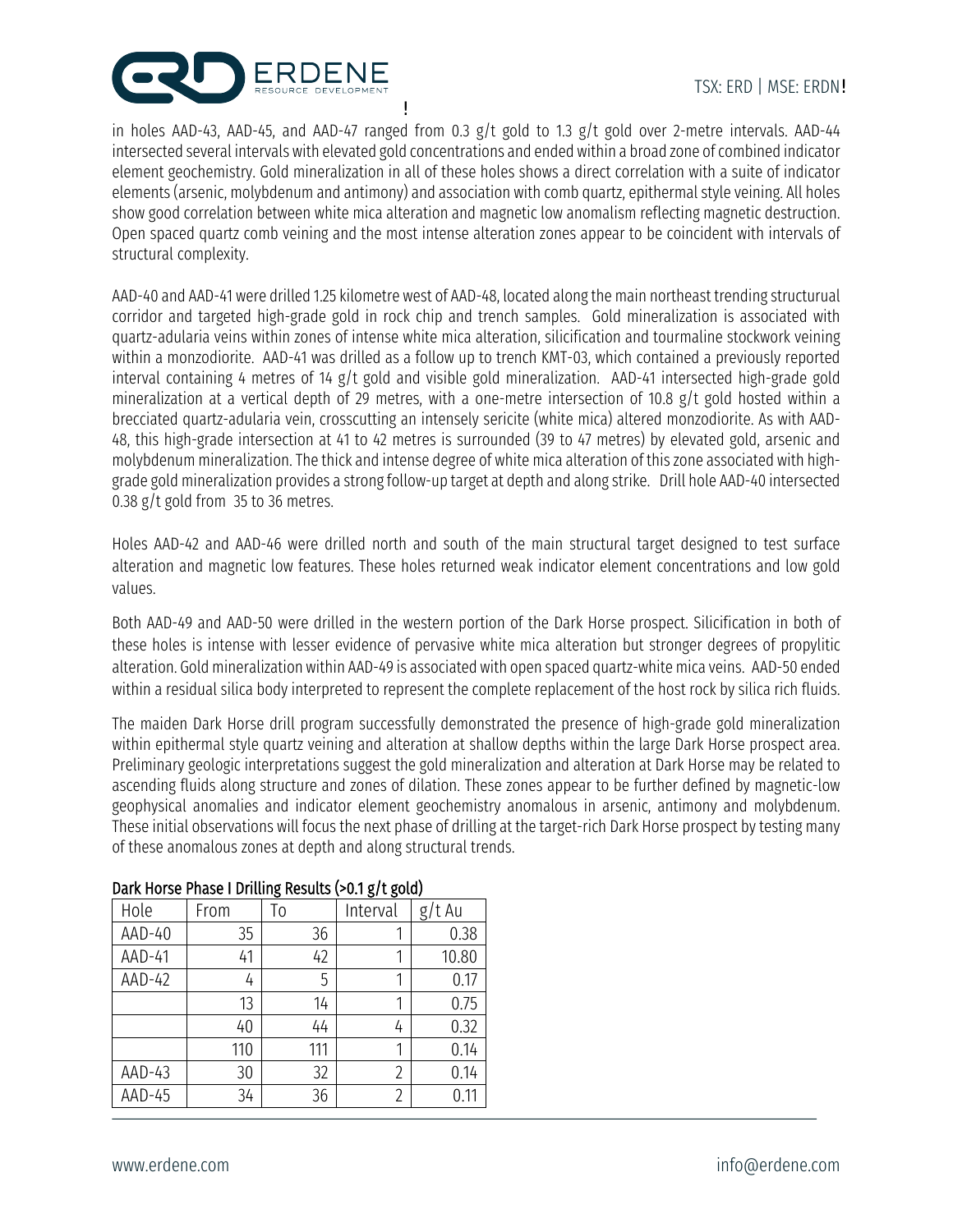

|          | 40  | 42  | 2 | 0.95  |
|----------|-----|-----|---|-------|
|          | 80  | 82  | 2 | 0.16  |
| $AAD-47$ | 70  | 72  | 2 | 1.26  |
|          | 94  | 96  | 2 | 0.22  |
| AAD-48   | 32  | 33  | 1 | 0.22  |
|          | 37  | 38  | 1 | 0.19  |
|          | 38  | 39  | 1 | 30.59 |
|          | 41  | 44  | 3 | 0.19  |
|          | 69  | 70  | 1 | 0.15  |
| AAD-49   | 38  | 39  | 1 | 0.10  |
|          | 106 | 108 | 2 | 0.34  |

### Khundii Gold District

Erdene's deposits are located in the Edren Terrane, within the Central Asian Orogenic Belt, host to some of the world's largest gold and copper-gold deposits. The Company has been the leader in exploration in southwest Mongolia over the past decade and is responsible for the discovery of the Khundii Gold District comprised of multiple high-grade gold and gold/base metal prospects, two of which are being considered for development: the 100% owned Bayan Khundii and Altan Nar projects. Together, these deposits comprise the Khundii Gold Project.

The Bayan Khundii Gold Resource<sup>2</sup> includes 521,000 ounces of 3.16 g/t gold Measured and Indicated ("M&I")<sup>3</sup> and 103,000 ounces of Inferred resources at 3.68 g/t gold. Within the M&I resource, a proven and probable open-pit reserve totals 409,000 ounces at 3.7 g/t (see the full press release here), providing significant potential growth of reserves with the development of the remaining M&I and Inferred resources<sup>2</sup>. .

In July 2020, Erdene announced the results of an independent Feasibility Study for the Bayan Khundii Gold Project (press release here). The Feasibility Study results include an after-tax Net Present Value at a 5% discount rate and a US\$1,400/oz gold price of US\$100 million and Internal Rate of Return ("IRR") of 42%. The Feasibility Study envisions an open-pit mine at Bayan Khundii, producing an average of 63,500 oz gold per year, for seven years, at a head grade of 3.71 g/t gold, utilizing a conventional carbon in pulp processing plant. Production is expected to commence in early 2022 based on the current project schedule.

Erdene Resource Development Corp. is a Canada-based resource company focused on the acquisition, exploration, and development of precious and base metals in underexplored and highly prospective Mongolia. The Company has interests in three mining licenses and two exploration licenses in Southwest Mongolia, where exploration success has led to the discovery and definition of the Khundii Gold District. Erdene Resource Development Corp. is listed on the Toronto and the Mongolian stock exchanges. Further information is available at www.erdene.com. Important information may be disseminated exclusively via the website; investors should consult the site to access this information.

ļ

<sup>&</sup>lt;sup>2</sup> For details of the Mineral Resources see Khundii Gold Project NI 43-101 Technical Report, Tetra Tech December 4, 2019 – SEDAR <sup>3</sup> M&I: 171,000 ounces of 3.77 g/t gold Measured, and 349,700 ounces of 2.93 g/t gold Indicated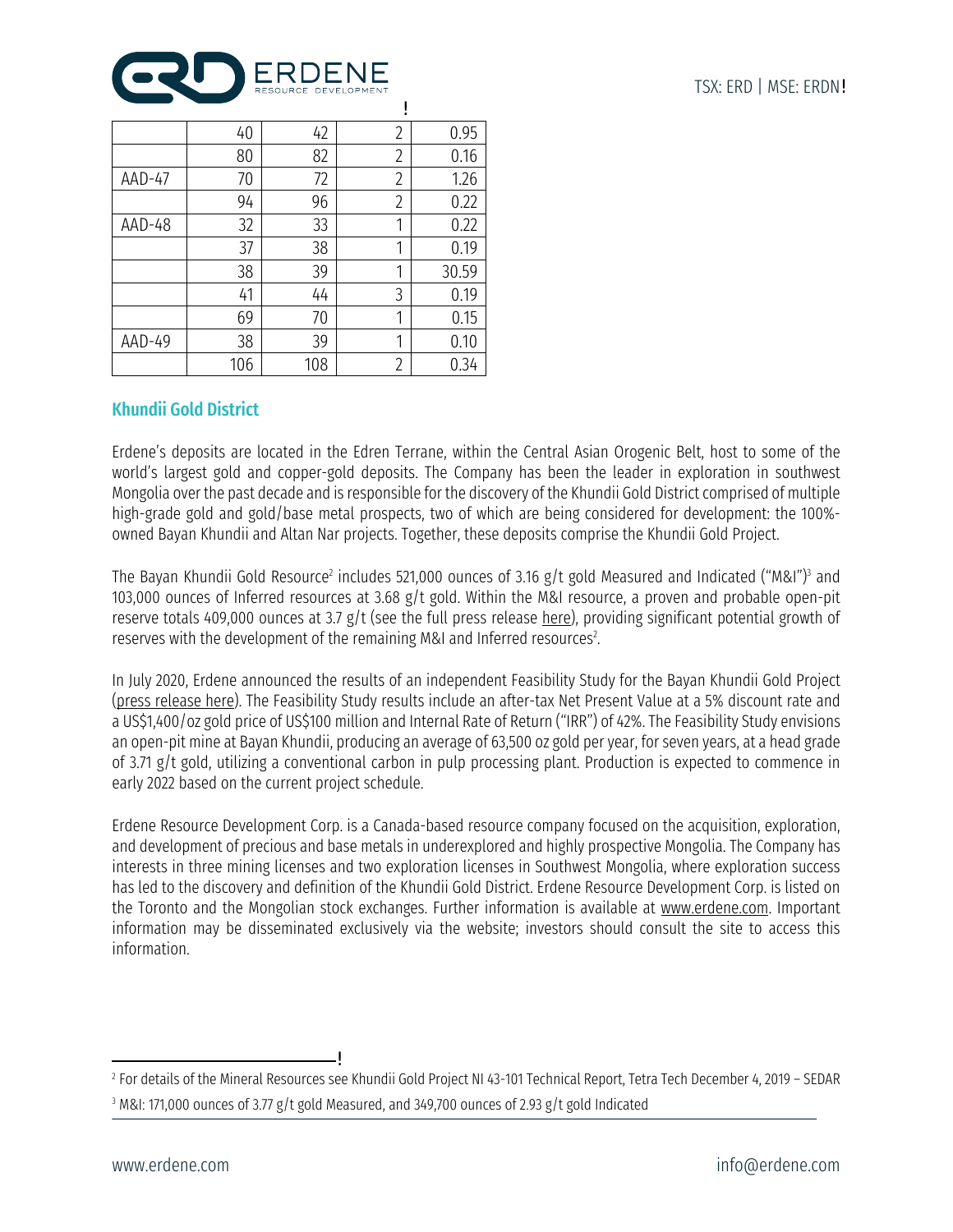

### Qualified Person and Sample Protocol

Peter Dalton, P.Geo. (Nova Scotia), Senior Geologist for Erdene, is the Qualified Person as that term is defined in National Instrument 43-101 and has reviewed and approved the technical information contained in this news release. All samples have been assayed at SGS Laboratory in Ulaanbaatar, Mongolia. In addition to internal checks by SGS Laboratory, the Company incorporates a QA/QC sample protocol utilizing prepared standards and blanks. All samples undergo standard fire assay analysis for gold and ICP-OES (Inductively Coupled Plasma Optical Emission Spectroscopy) analysis for 33 additional elements. For samples that initially return a grade greater than 5 g/t gold, additional screen-metallic gold analysis is carried out which provides a weighted average gold grade from fire assay analysis of the entire +75 micron fraction and three 30-gram samples of the -75 micron fraction from a 500 gram sample.

Erdene's drill core sampling protocol consisted of collection of samples over 1 or 2 metre intervals (depending on the lithology and style of mineralization) over the entire length of the drill hole, excluding minor post-mineral lithologies and un-mineralized granitoids. Sample intervals were based on meterage, not geological controls or mineralization. All drill core was cut in half with a diamond saw, with half of the core placed in sample bags and the remaining half securely retained in core boxes at Erdene's Bayan Khundii exploration camp. All samples were organized into batches of 30 including a commercially prepared standard, blank and either a field duplicate, consisting of two quarter-core intervals, or a laboratory duplicate. Sample batches were periodically shipped directly to SGS in Ulaanbaatar via Erdene's logistical contractor, Monrud Co. Ltd.

#### Forward-Looking Statements

Certain information regarding Erdene contained herein may constitute forward-looking statements within the meaning of applicable securities laws. Forward-looking statements may include estimates, plans, expectations, opinions, forecasts, projections, guidance or other statements that are not statements of fact. Although Erdene believes that the expectations reflected in such forward-looking statements are reasonable, it can give no assurance that such expectations will prove to have been correct. Erdene cautions that actual performance will be affected by a number of factors, most of which are beyond its control, and that future events and results may vary substantially from what Erdene currently foresees. Factors that could cause actual results to differ materially from those in forward-looking statements include the ability to obtain required third party approvals, market prices, exploitation and exploration results, continued availability of capital and financing and general economic, market or business conditions. The forward-looking statements are expressly qualified in their entirety by this cautionary statement. The information contained herein is stated as of the current date and is subject to change after that date. The Company does not assume the obligation to revise or update these forward-looking statements, except as may be required under applicable securities laws.

#### NO REGULATORY AUTHORITY HAS APPROVED OR DISAPPROVED THE CONTENTS OF THIS RELEASE

#### Erdene Contact Information

|                     | Peter C. Akerley, President and CEO, or                             |
|---------------------|---------------------------------------------------------------------|
| Robert Jenkins, CFO |                                                                     |
| Phone:              | $(902)$ 423-6419                                                    |
| Email:              | info@erdene.com                                                     |
| Twitter:            | https://twitter.com/ErdeneRes                                       |
| Facebook:           | https://www.facebook.com/ErdeneResource                             |
| LinkedIn:           | https://www.linkedin.com/company/erdene-resource-development-corp-/ |
| YouTube:            | https://www.youtube.com/channel/UCILs5s9j3SLmya9vo2-KXoA            |